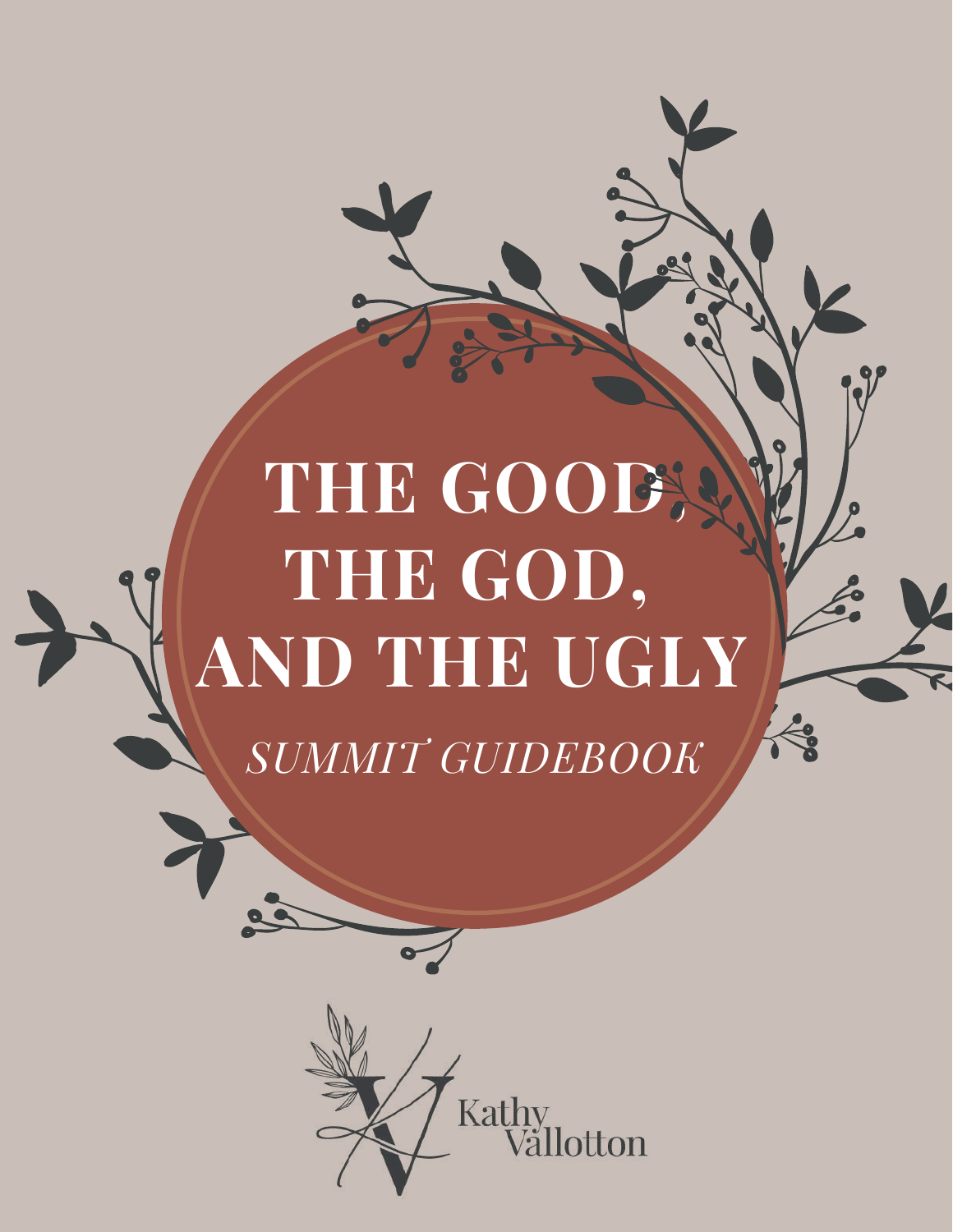

Did you know that you have been given an open invitation to be fully you in the body of Christ? What's more, there is no one else who can accept this invitation on your behalf, nor is there anyone you can send to take your place.

Have you ever questioned if you're welcome; if there is an invitation for you, or if there is a place for you at the table? The truth is, you are not just welcome, you are vital in the Body of Christ — no one else can replace you or substitute your specific gifting and call.

I spent many years questioning my role and call; weighing them against everyone else's and questioning their legitimacy. Finally, the truth sunk in and I could see the Lord had not made me to be anyone else but fully me  $-$  this is the beautiful journey of discovery. When we walk hand-in-hand with the Lord, it cultivates increasing faith, beautiful surrender, and a lasting legacy.

Truth be told, those in your life all eagerly await for you to embrace the sweet soul and fiery Spirit that God's formed within you; your spouse, your children, your friendships, and even those who you've yet to cross paths with, all yearn for your participation in the gift that is your life. Why? It's because all the little nuances that are you will profoundly play a significant part in the lives of many— a future generation will build upon your legacy when you boldly accept the invitation to show up as the one and only you!

Are you ready to say "yes" to a life that's full and rich? If so, the next three days will be one for the books. Let's get started!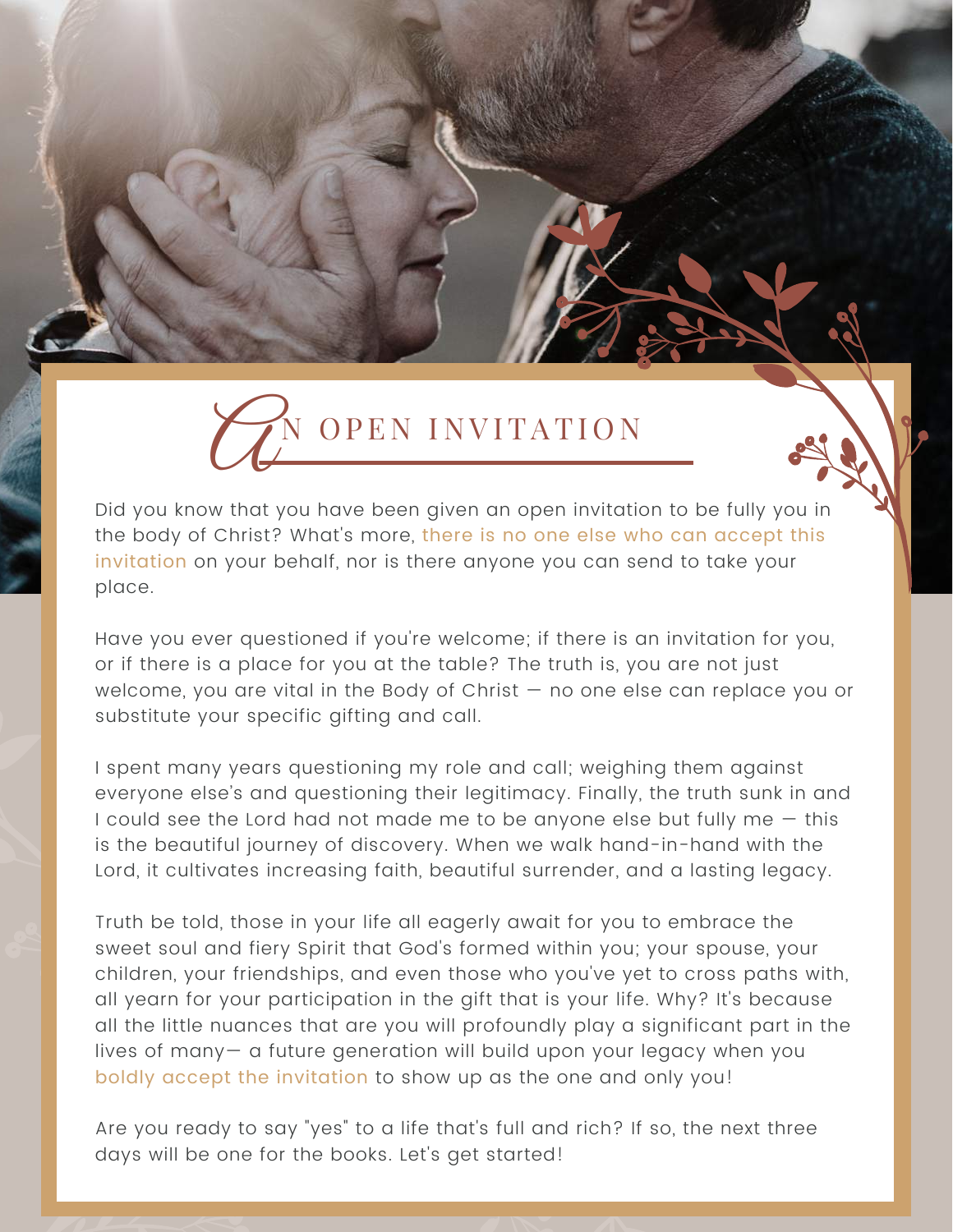## S*upernatural Marriage*

*DAY 1*

I met Kris Vallotton when I was 12, married him when I was 17, and let me tell ya, I didn't know the first thing about being a wife other than to submit, support, and serve. However, if I could go back and advise my young self, I'd say to her, "Kathy, be fully alive in this new role. Show up, speak up, and soak up every second because what you carry is needed in this moment, and you were made for this!"

> Are you a newlywed or in a role or relationship where you are struggling or don't quite know how to be fully you?

If yes, ask the Holy Spirit to show you areas of yourself that you've not fully embraced, may be hiding from others, or that you've rejected.

Remember, God sees it all. Trust that in His presence, you do not have to hide.

I want to encourage you to give God daily space to minister to you in this area. He desires to bring revelation, healing, and justice to every ounce of you that the enemy has attempted to destroy.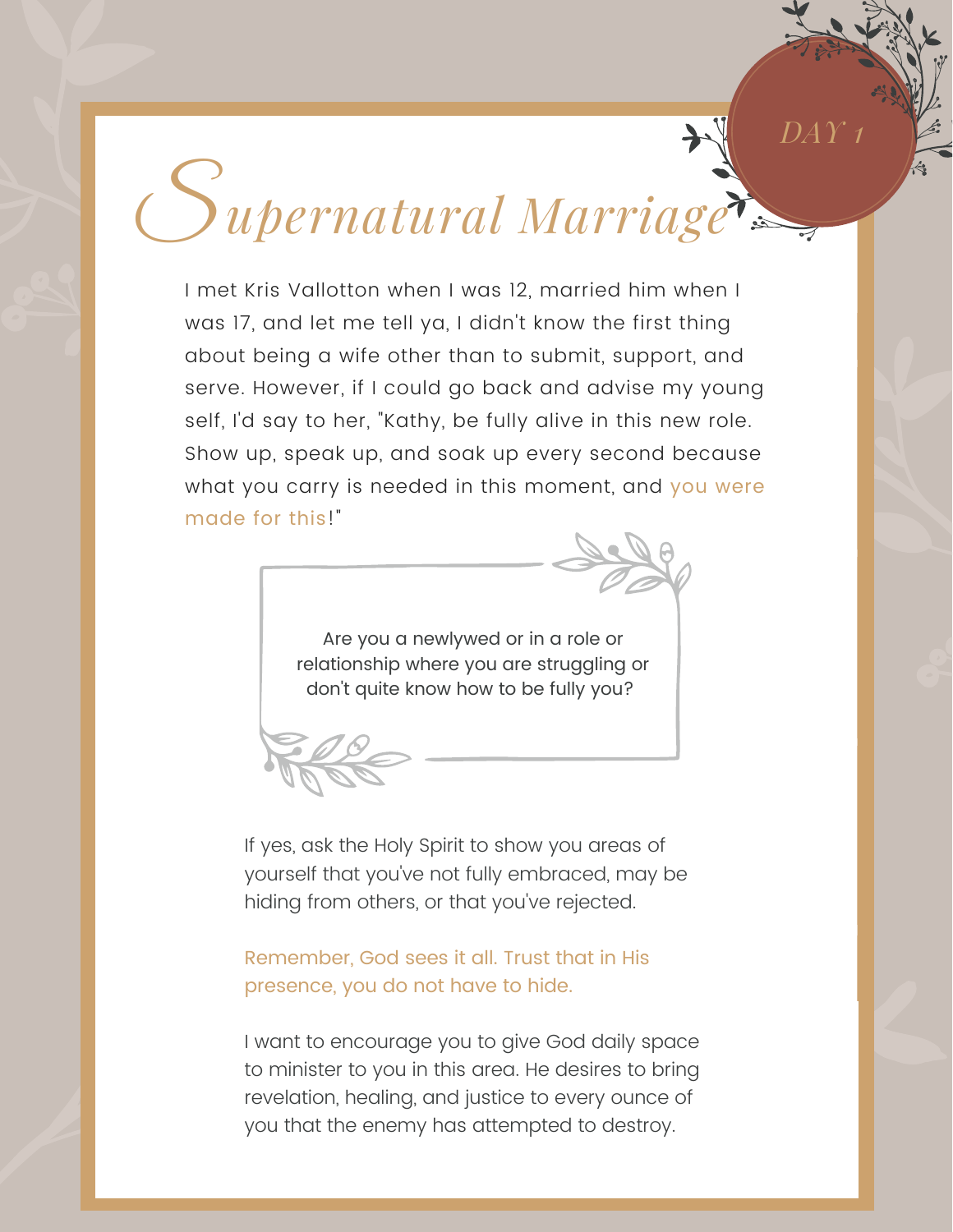As Kris and I matured into our marriage, it grew from being fun, albeit it was not easy, to an empowering one. Our marriage shifted that way very subtly.

Kris, the definite extroverted, strong-willed, natural-born leader, intentionally gave me space to guide and direct our steps as a couple and a family, too. It was these small selfsacrificing and tender moments that I discovered that the secret of a great marriage is to do what you do when you feel like it—even when you don't. In other words, It wasn't Kris' natural instinct to take pause and take direction, just as it wasn't my first inclination to take charge in a manner in which Kris naturally would. As he mentioned in the Day 1 Summit Video — he's the kite, and I'm the tail. However, together, it became our desire to see one another thrive. This is an act of God, it's supernatural, and it's following His lead.

Since those young married days, we've devoted our lives to taking action, even if it meant sacrificing temporarily, to see the other come fully alive, and in doing so, we cultivated a supernatural marriage—an honest one, sometimes challenging, but mainly profoundly fulfilling and oh so fun.



(more on this on pg. 26 of The Good, The God, And The Ugly $)$ 

Take a moment and think about the way you behave toward your spouse when you are "feeling the love," and then think about how you act when you aren't feeling a thing.

Is there a difference? If yes, what actions can you take today that will demonstrate that you value, desire, and believe in your spouse (even if you're not "feeling" it)?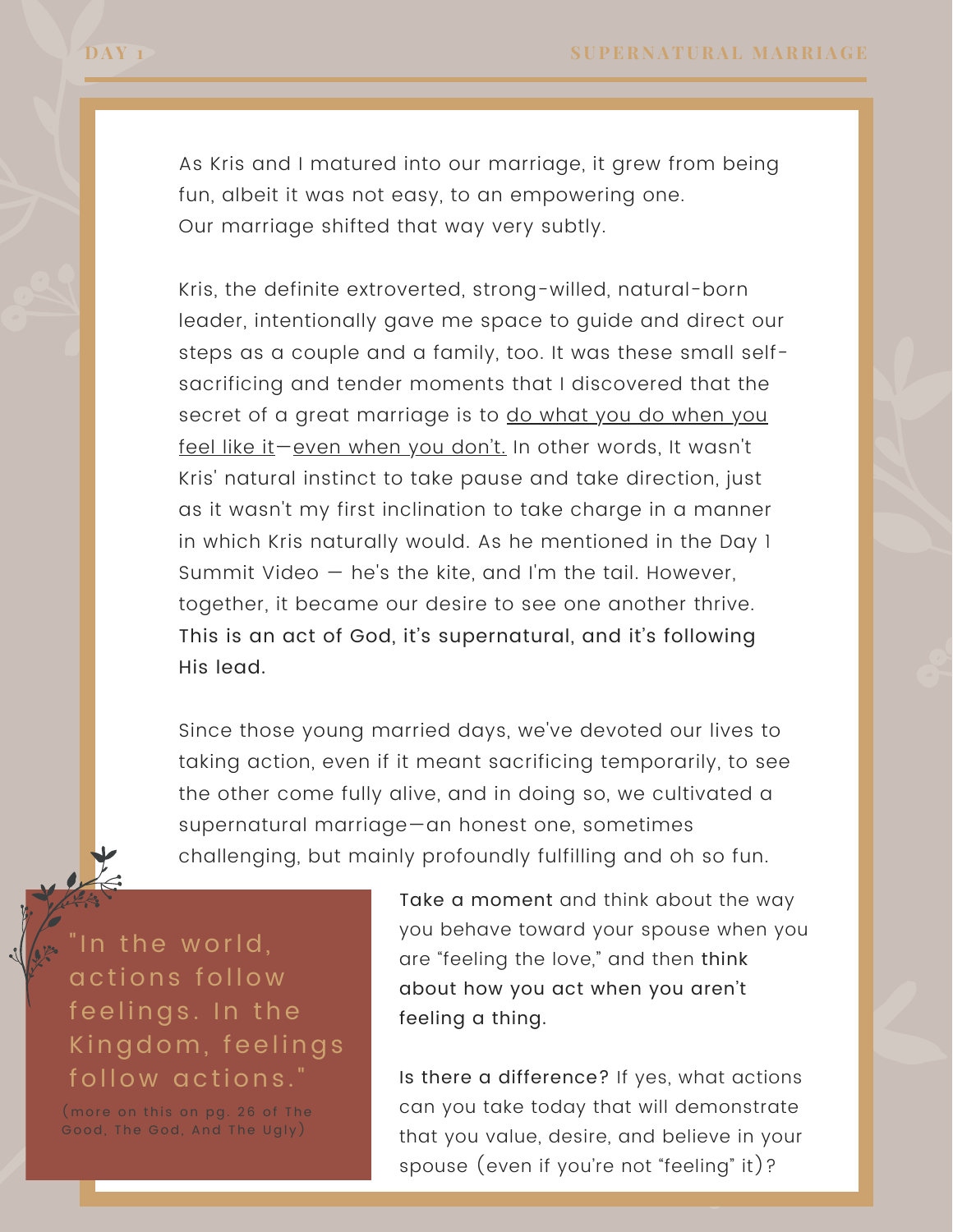D*igging for Treasure*

Kris and I have a fun exercise that we've been doing for several years that strengthens our marriage, and I'd like to share it with you.

How to start: Set aside uninterrupted time with your spouse. It doesn't take a lot of time but it does require intentionality, so pick a time when it's just the two of you.

Next: Ask one another the following questions and practice active listening (hearing your partners heart, focused on them).



Question 1: Is there anything we can do or could have that would make you happy? Note: Give you partner space to dream without focusing on the problems that come with that dream. Dream with them and discuss why that would make them happy.

Question 2: Is there any behavior that I could currently change that would make you happy? Note: Understand that by asking this, you're signaling to your spouse that you are willing to make sacrifices in your behavior in an attempt to take authentic action towards seeing them thrive and become fully alive.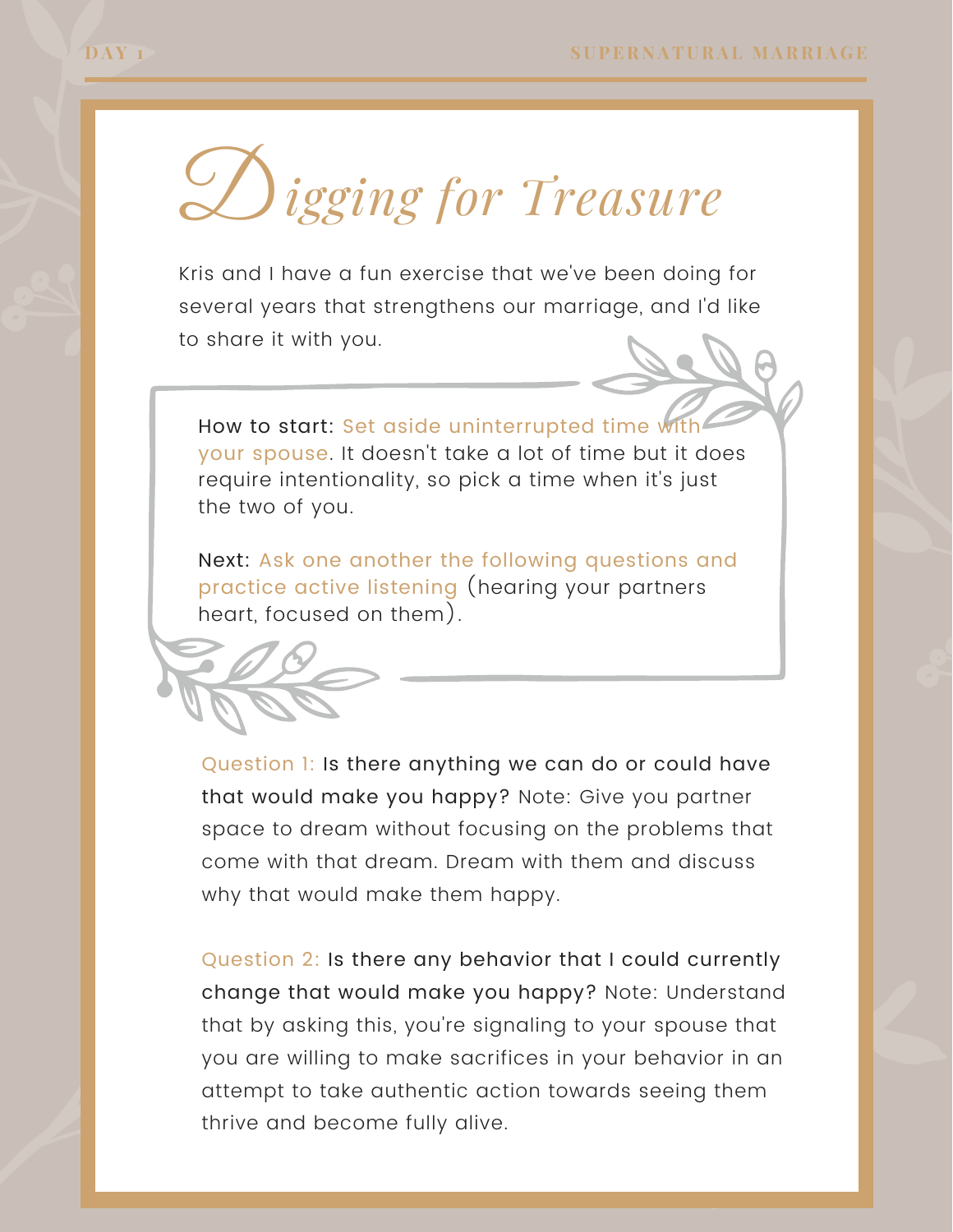## S*upernatural Family*

*DAY 2*

I can't tell you how much I appreciated raising our family in a small mountain community. Living in the mountains, far from society, requires a vulnerability and an openness to not only thrive but simply to survive. You have to depend on your neighbors just to get through everyday life - whether you just need some milk after the sun has gone down, or a helping hand clearing the road after the storm. Nobody gives a rip about the political or religious affiliations of their neighbors, because real friendship transcends people's opinions. In the mountains, your neighbors become your friends and your friends become your family. It was there that we learned the true meaning of "family."

> How do you define the true meaning of family?

Take a moment and consider how you'd define "true family." What are the characteristics and attributes of this "family"? What stands out?

#### Read Galatians 6:2 and Hebrews 13:1-2

How might the scriptures above instruct us to cultivate authentic family around us? What steps can you take to develop true family around you?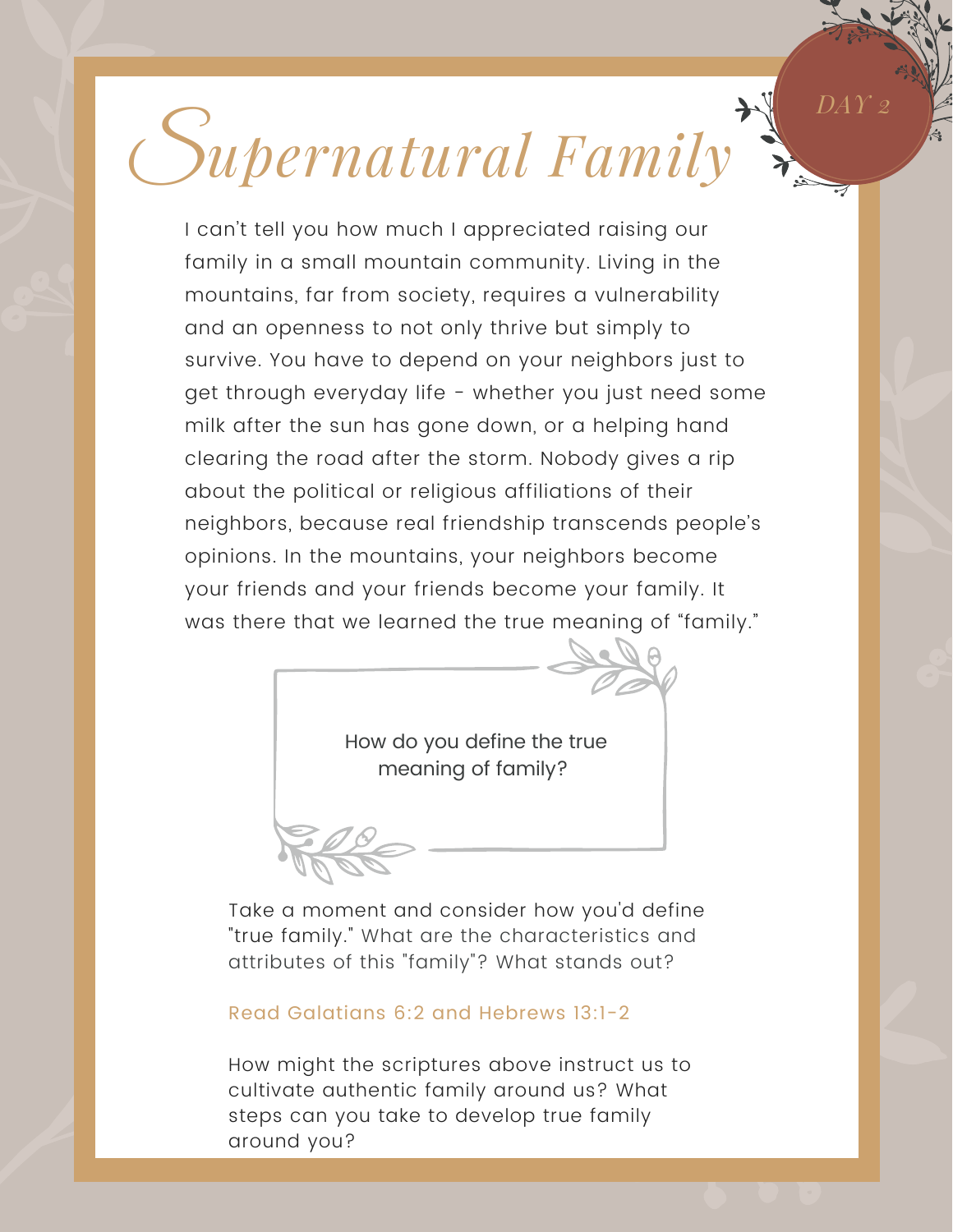No matter whether you live in a mountain community or a massive city, it seems to me that the challenges of raising children today are so much greater than they were in any other generation in recent history. However, I stand firm on the belief that God gives us neighbors to help us through life. As they say, "It takes a village to raise a family."

I am convinced that God looks ahead at our challenges and troubles and divinely moves the right people into our neighborhood at the perfect time, or He moves us into the right neighborhood. We weren't made to live life in isolation. In fact, we were created for community—this is where all the often subtle but still very supernatural moves of God happen.

My children were raised watching Kris and I build community with those around us. We worked hard, apologized when we messed up, practiced forgiveness, and went after seeing the manifest presence of God in our lives through serving those around us. Lettruly believe this is the foundation of a supernatural family — one who leaves a lasting legacy as those who walk with the Living God.

I encourage you to start sowing into the ones you keep (your spouse, children, friends and neighbors) with your time, personality,

trying to make a living in our business that sometimes we forgot that first and foremost, we were supposed to be making a difference

(more on this on pg. 60 of The Good, The God, And The Ugly)

vulnerability, and with the fire of God that you so beautifully and uniquely carry.

Doing this will destroy any weeds of perfectionism that the enemy uses in an attempt to choke out tender shoots of faith that God so desires to grow within our families.

Take a moment and consider what you're presently sowing and cultivating within your family. What's it producing?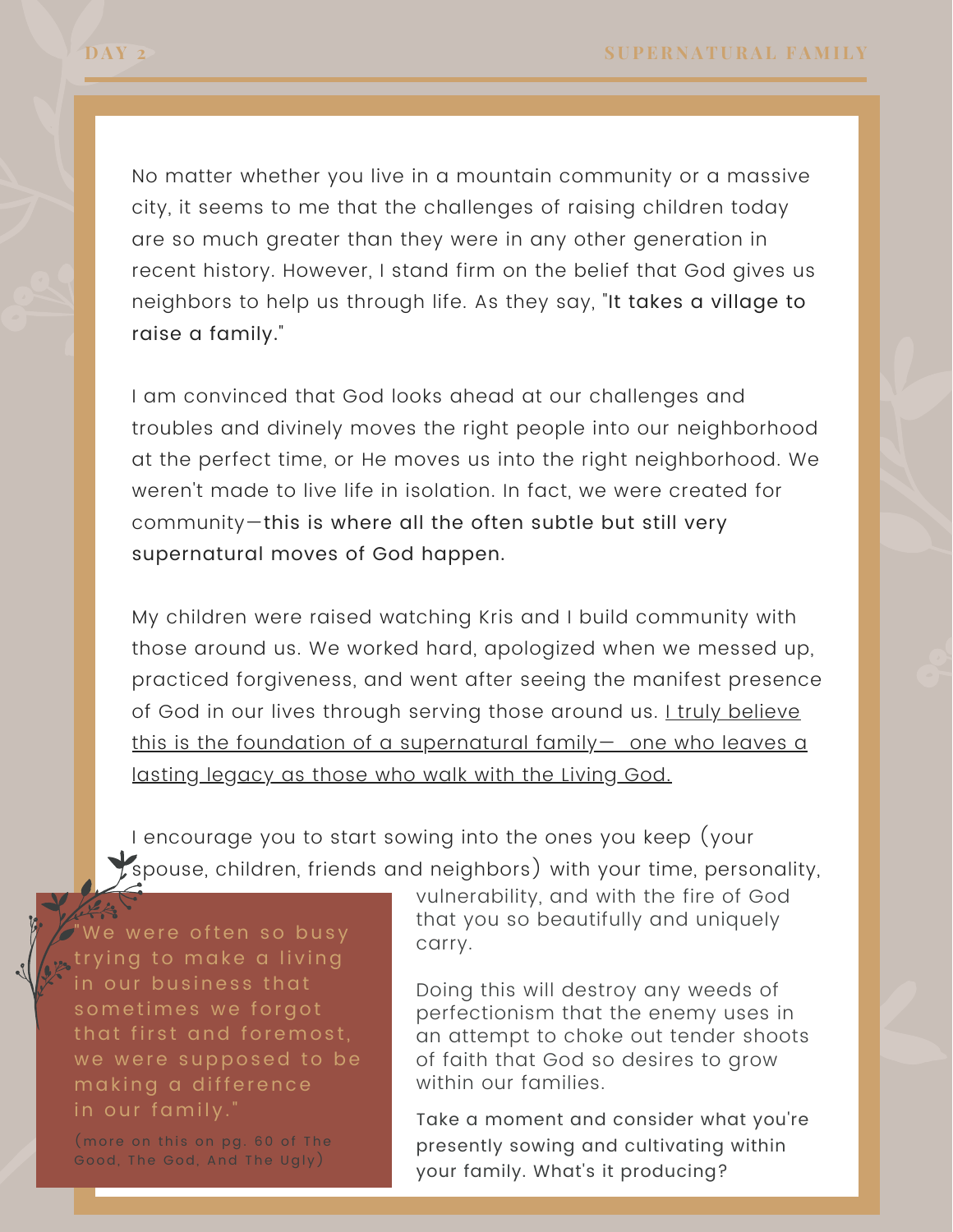D *igging for Treasure*

As mentioned in Day 2 of the Summit, Kris and I took risks when it came to pursuing a real, supernatural relationship with God from the early days of our family forming. Starting with the moment our babies took their first little breath as a Vallotton to when they stepped out into this big world on their own to start their own families, together, we have intentionally created space for "heaven on earth." This is the spiritual legacy that Kris and I desired to leave our children, their children, and the ones that will follow. Stories passed down will speak of a family who walked with the living God.

If a rich spiritual legacy is something you'd like to begin cultivating within your family today, here is a simplistic and beautiful way to start:

How to start: Set aside uninterrupted time with your family. Grab a journal so you can begin a written record of the legendary stories of faith that your family will experience with God. Date this entry.

Next: Gather together, lay hands on one another, invite the Holy Spirit, and ask God to begin to give each member His vision for your family. Give one another space to share what they saw, heard, or felt, and journal it down.

Together brainstorm practical and tangible ways, leaving space for the supernatural, to see this vision manifested in your family's life.

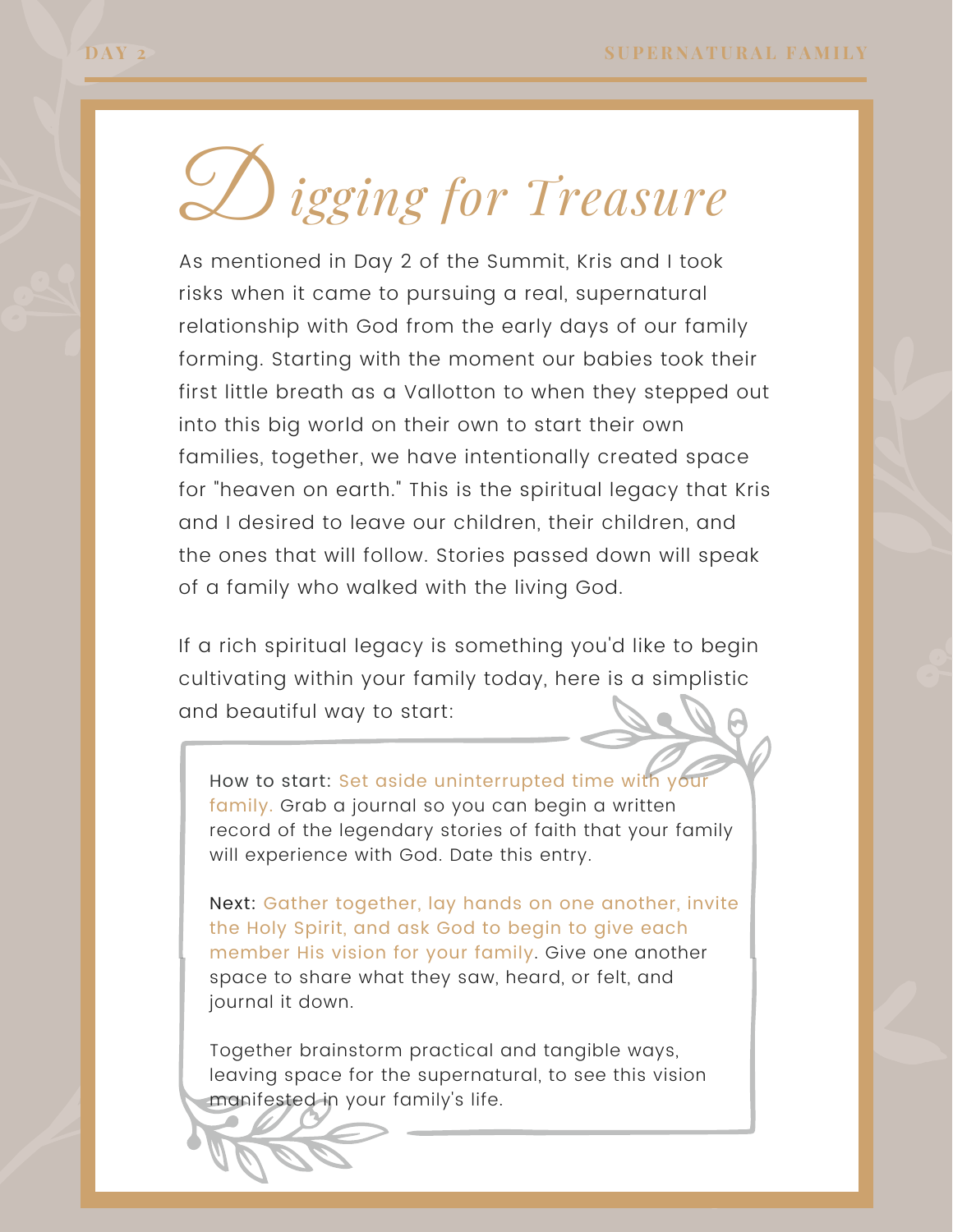### S*upernatural Servanthood*

*DAY 3*

It is said "the greatest among you will be your servant" we saw Jesus' life model this and we've reaped the powerful fruit of it in our own lives. Yet, what about the undesirable truth that a life dedicated to servanthood is risky? When you set out to love people deeply and reach out to the broken frequently, there often looms a very real battle of disappointment. When you go all in, dive deep, and don't hold a thing back from those you serve; hardships, deep hurts, and even betrayals occur. As I said, Jesus' life displayed beautiful, life-transforming service, and yet we saw some of His most beloved followers betrayed Him.

However, there is something that Jesus knew that likely many don't: there is a supernatural joy that triumphs over all disappointments that comes with a life of servanthood  $-$  a joy that only comes from loving people right where they are; no strings attached

> Have disappointments, hurt, or betrayal gripped its clammy hand on your desire to serve others wildly and freely?

If you answered yes to that question, I encourage you to look disappointment in the proverbial eye and show it that you're no longer afraid!

Give God time to show you areas of fear that are attached to acts of service. What are some of the lies or suspicious cautions that you hear when you attempt to serve others wholeheartedly?

I encourage you also to ask the Holy Spirit to show you how He uniquely built you to serve those around you.

.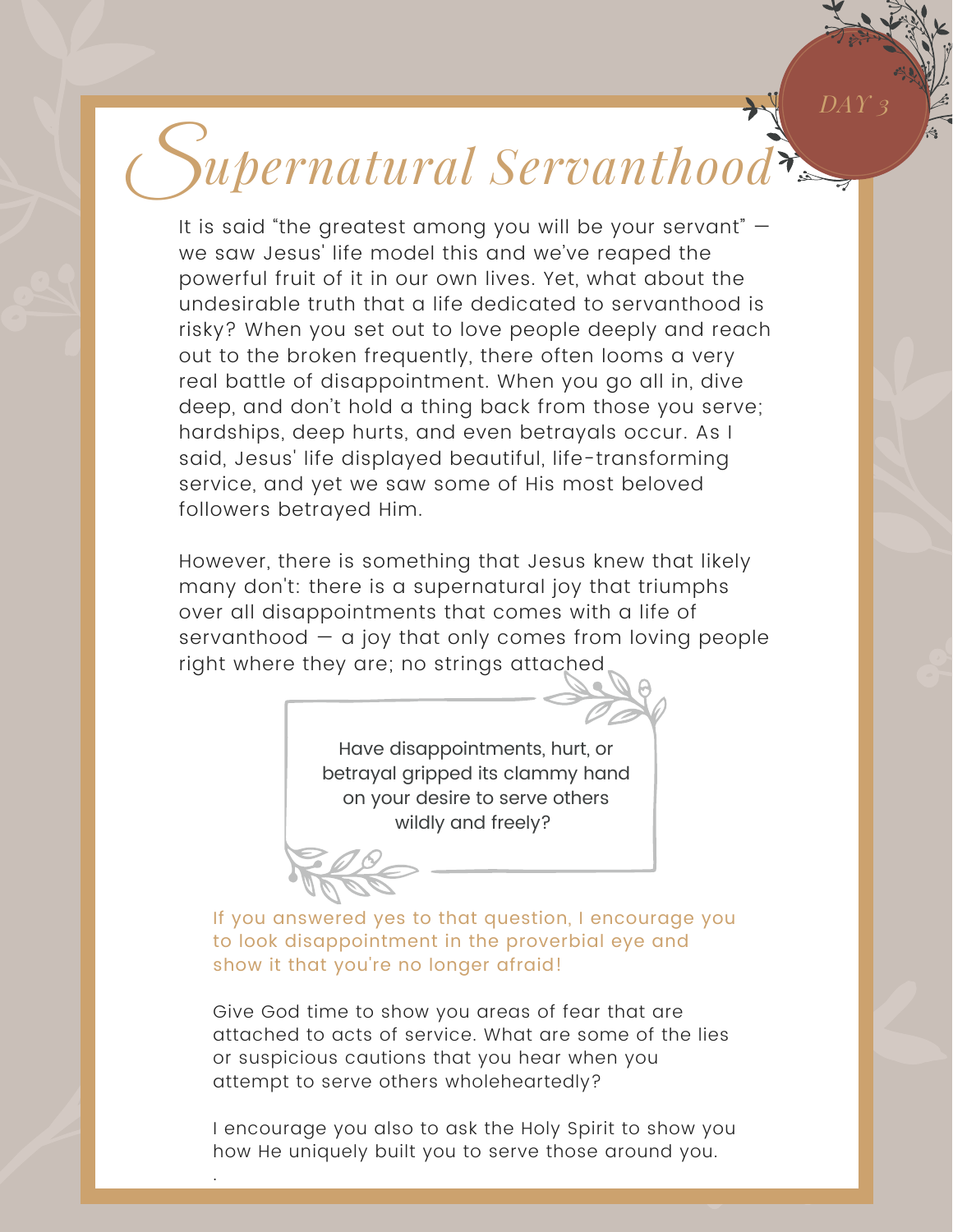Jesus was our greatest example of God's love being poured out without expecting anything in return. Some of us plant, others water, and others are there for the harvest. Every time we reach out toward someone in love with our whole hearts open to them, we are supernaturally making a difference in his or her life, whether or not we ever see the fruit of it.

This is the good, the God and the ugly of a life in Jesus.

As I mentioned on Day 3 of the Summit, I never ask someone to do something that I'm not willing to do myself. However, when you give yourself or even witness someone give something of themselves that doesn't come naturally to them, it's a stunning display of God moving supernaturally. If we are willing to lay down our agendas and even our own needs to open-heartedly serve another person's vision or meet their need in some way, something supernatural takes place. It's in that solitary act of servanthood that a piece of heaven is sown into the life of the one you are serving; that act will yield a divine harvest.

Every time we reach out toward someone in love, we are making a difference in his or her life, whether we see the fruit of it or not.

(more on this on pg.  $105$  of The Good, The God, And The  $Ug(y)$ 

Can you think of an action that you can take right now towards someone nearby or that has expressed a need that you'd be willing to serve wholeheartedly without expectation of anything in return?

I encourage you to move past any fears and be open to sacrifice a little of your time to help them (even if it's out of your comfort zone).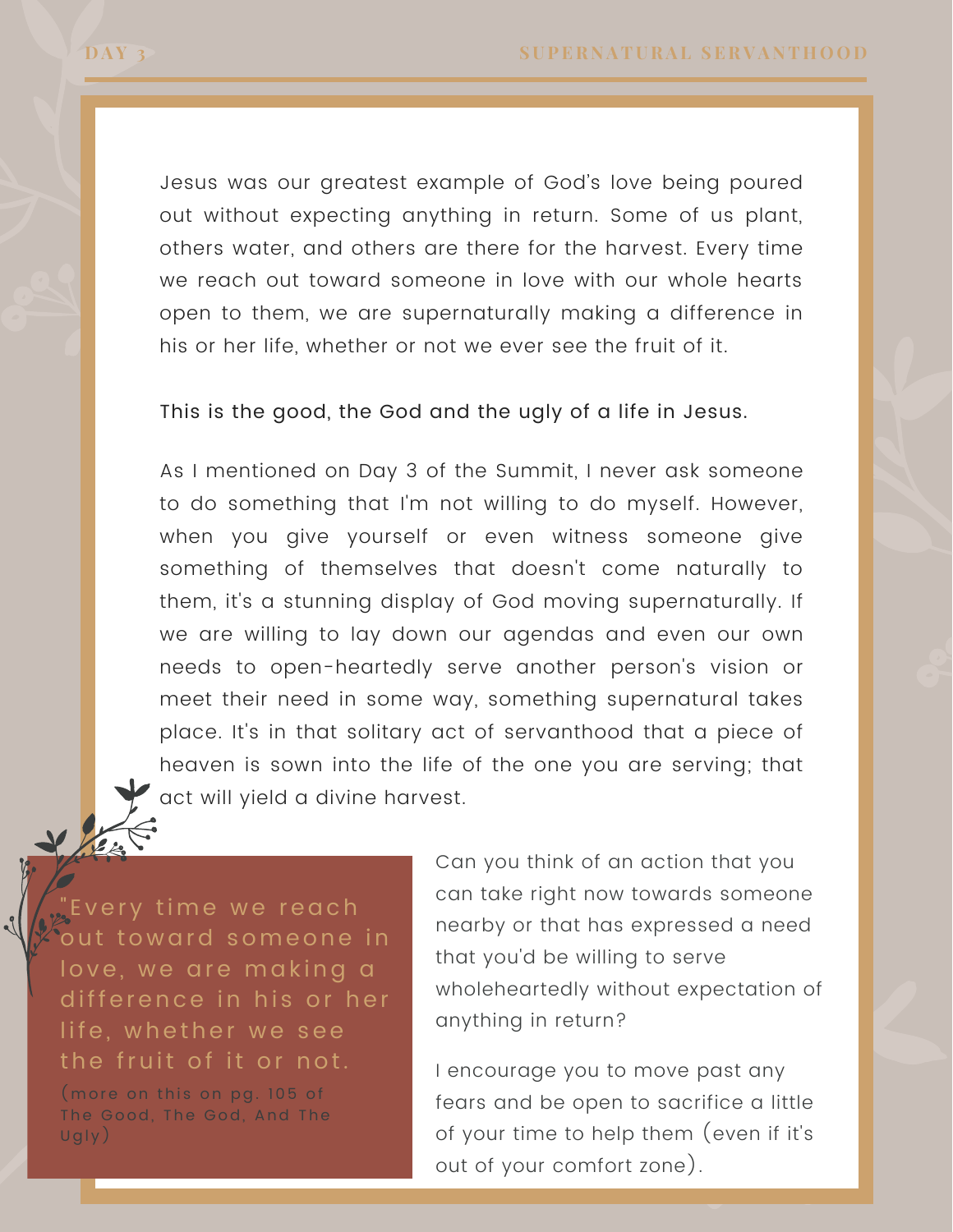D*igging for Treasure*

Servanthood is a beautiful thing to cultivate in your family but ultimately the best way to develop the heart of a servant within your children is for them to witness you wholeheartedly sacrifice for those in your day-to-day relationships, as well as give to those who are strangers who may need a little of your time, care, and attention  $-$  with no strings attached. In other words, do for others with wild abandon simply because you are rich and overflowing with God's miraculous presence the answer to a desperate and needy world.

To start stewarding supernatural servanthood in your own life, try this fun activation:

Take note of how you feel by freely giving yourself for the building up of another.

Do you see how developing a heart of service can impact the legacy you are leaving?

How to start: Look for an opportunity to sacrifice some of your time, money, your home, etc. I'm not necessarily talking about those moments that come easy, however, don't discount small acts of service as they are just as powerful. For this exercise, let's focus on an area of service or a person in your life you might try to avoid but desires your attention.

#### Next: Make space for that person or time for that act of service you

identified. However you choose to serve, don't do it begrudgingly, but ask God to supernaturally use you in a way that takes the focus off what you may be sacrificing and place it on the one $(s)$ you're serving.